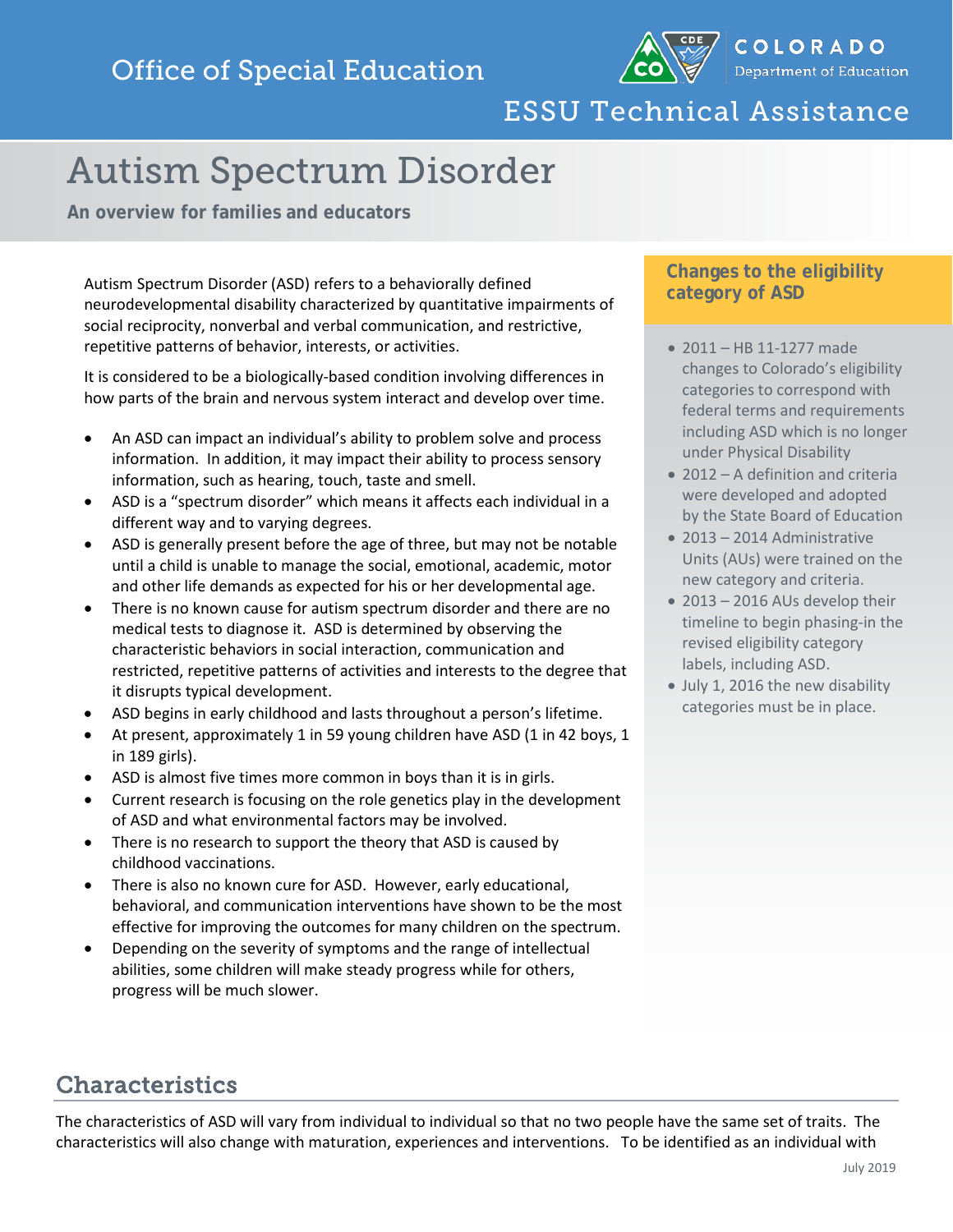

ASD, challenges must be observed in the areas of social communication, social interactions and restricted, repetitive patterns of behavior, interests or activities. A child may exhibit signs in the first few months of life or may appear to be developing normally and then begin to manifest signs at 18 to 24 months. When the age of onset is later, the child may experience regression, or loss of skills, or a "plateau", a period where no new skills are acquired. For most children, symptoms will be evident in the first three years of life. Some common characteristics or "Red Flags" for ASD are:

- Not responding to his or her name by 12 months of age
- Not pointing at objects to share interest with others by 14 months
- Not playing "pretend" games by 18 months
- Avoiding eye contact and wanting to be alone
- Having trouble understanding the thoughts and feelings of self and others
- Having delayed speech and language skills
- Echolalia repeating words or phrases over and over, either immediate or delayed
- Giving unrelated answers to questions
- Getting upset by minor changes
- Having obsessive interests
- Flapping/shaking their hands, rocking their body, spinning in circles (or other repetitive physical behaviors)
- Having unusual reactions to the way things sound, smell, taste, look, or feel

The Center for Disease Control and Prevention (CDC) has more information on typical development and possible signs of ASD listed by age, from two months to five years, on their *Learn the Signs. Act Early.* website, [http://www.cdc.gov/ncbddd/actearly/milestones/index.html.](http://www.cdc.gov/ncbddd/actearly/milestones/index.html)

## Eligibility for Special Education Services with Autism Spectrum Disorder

Colorado has recently developed eligibility criteria for special education services for a student over the age of three with ASD. This change in the Colorado special education rules, Rules for the Administration of the Exceptional Children's Education Act (ECEA Rules) became effective October 30, 2012. This new disability category must be fully in place in all school districts by July 1, 2016. The criteria can be found at [http://www.cde.state.co.us/cdesped/IEP\\_Forms.asp](http://www.cde.state.co.us/cdesped/IEP_Forms.asp) in the Disability Categories and Eligibility Criteria table in both English and Spanish. A student with a medical diagnosis of Autism Spectrum Disorder, Autistic Disorder, Asperger's Disorder, or Pervasive Developmental Disorder-Not Otherwise Specified (PDD-NOS) **may not qualify for special education services based on the diagnosis alone**. Also, a child may be receiving private therapy based on the diagnosis but may not qualify for the same services in the educational setting. The Child Find or special education team from the school district, which includes the family, will make the determination based on their evaluation of the **educational impact** of the disability and the **need for specialized instruction**. Specialized instruction is instruction, interventions, accommodations and services that are tailored to the individual students needs and not provided to all students in the general education classroom. Educational impact is based on the effect the disability imposes on academic achievement or on social and emotional challenges that impact the student's functioning in classroom activities and with peers. The families/caregivers are actively involved in the evaluation and decision-making process. If the student does not qualify for special education services, he/she may qualify for accommodations under Section 504. More information on Section 504 can be found on the following website, [http://www.cde.state.co.us/spedlaw/rules.](http://www.cde.state.co.us/spedlaw/rules)

A student does not need a medical diagnosis for the team to evaluate and determine the student eligible for special education services with the disability of ASD. This is an identification of the characteristics of ASD as it affects the student's ability to benefit from general education alone and need for specialized instruction. It is **not a diagnosis**. When a student is suspected of having ASD with an educational impact, the team may not delay or withhold special education services because of the lack of a medical diagnosis or while waiting for a diagnosis. Similarly, services may not be delayed or denied while implementing a Response to Intervention (RtI) process if the student is suspected of being a child with a disability. The RtI process is one which the teacher assesses a student on an area of concern and then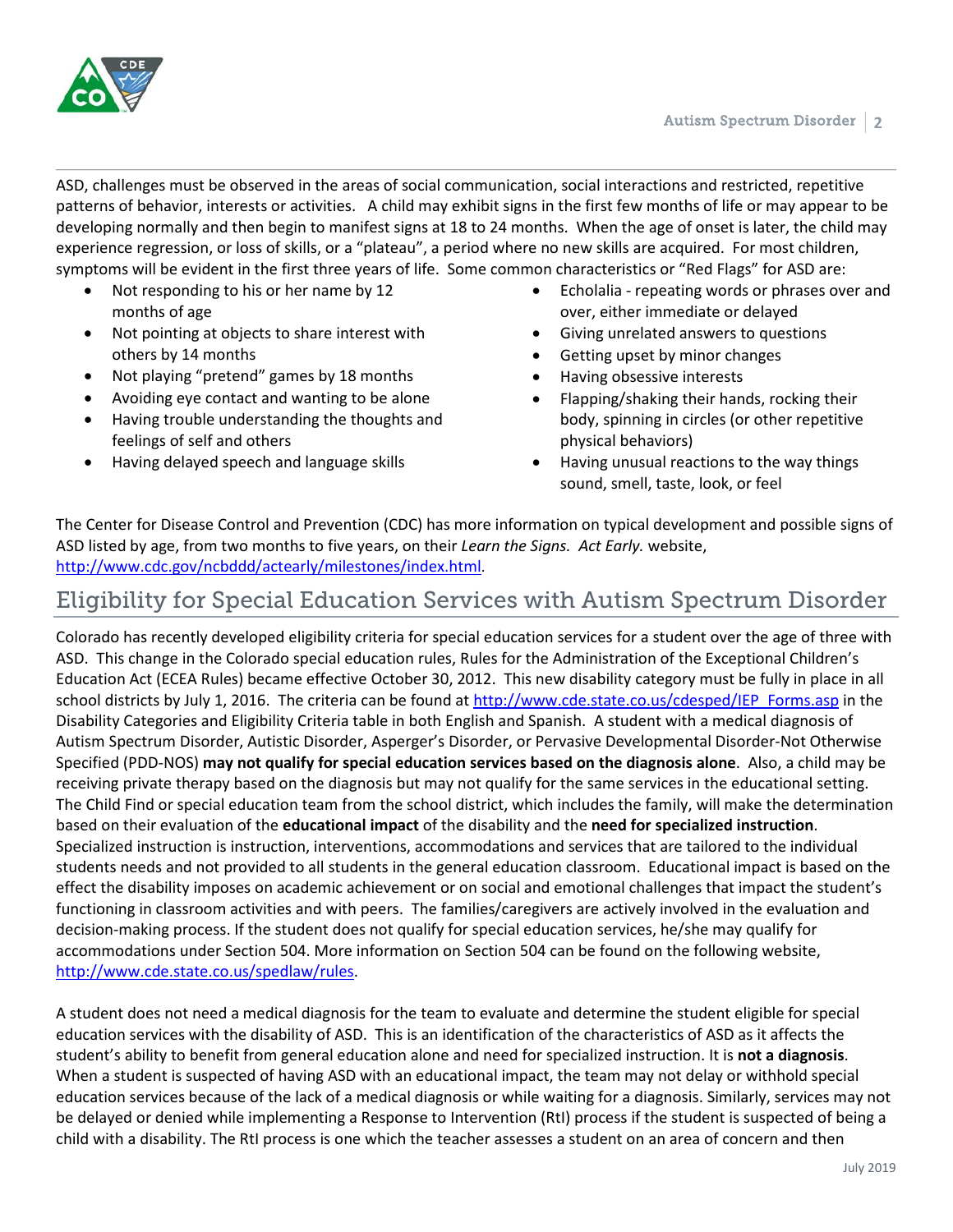

implements one or more interventions and monitors the progress to determine if the student is making sufficient gains. More information on the educational evaluation process and the difference between an educational determination of eligibility with ASD and a medical diagnosis can be found in the *Guidelines for the Educational Evaluation of Autism Spectrum Disorder* which may be found at the following website,<http://www.cde.state.co.us/cdesped/sd-autism>*.*  Eligibility criteria for services for a child under three year of age are based on criteria set by Early Intervention Colorado. More information can be obtained on their website at [http://www.eicolorado.org.](http://www.eicolorado.org/) A determination of eligible for special education under the Autism Spectrum Disorder category provides the student with school based services only. If the family would like private therapy services in the home or clinic they may choose to pursue a diagnosis of ASD for their child. Most insurances and public agencies will require a diagnosis by a doctor or clinician in order to pay for therapy or behavioral services.

# If You Have a Concern:

#### **Children birth to three years:**

Families/caregivers who have concerns about their young child's development should seek the advice of their pediatrician or physician. A physical exam and developmental screening may determine if further evaluation is necessary. The family may also request an evaluation from their school district or Board of Cooperative Educational Services (BOCES) by contacting the Child Find office. A Child Find Directory can be found on the CDE website at, <http://www.cde.state.co.us/early/childfinddirectoryinfo> with the location and contact information for the Child Find Coordinator in each district and BOCES. The family of a child under the age of three may choose to begin the evaluation process by contacting the agency in their area that provides early intervention services to children birth to three-years who have a developmental delay or disability. Early Intervention Colorado for Infants, Toddlers and Families has the contact information for these agencies. They can be found at [http://eicolorado.org/.](http://eicolorado.org/)

#### **Children three to five years:**

If the child is three to five years of age but not attending a public preschool and the family has concerns about development the family may also seek advice from the pediatrician or family physician about the child's development. For an evaluation from the school district or BOCES, contact the Child Find office. See the above paragraph for where to find that information on the CDE website. If the Child Find Coordinator determines an evaluation is needed, it will be provided free of charge either at the school district or the child's home.

### **Children attending school:**

If the child is already in school and there is evidence of educational impact, the family may begin by discussing concerns with the child's teacher, principal or a member of the school's special services team. The family's information and active partnership from the beginning of the process is essential. A developmental history will help establish if the characteristics have been present from early childhood. If the behaviors of concern are more recent, other disability categories may be explored.

## Evidence-Based Interventions

The Colorado Department of Education (CDE) encourages ongoing collaborative partnerships between families and professionals to address the widely varying needs of individuals with autism spectrum disorder. CDE does not endorse any one specific program or methodology. To meet the diverse needs of students with effective programming, knowledge of current evidence-based practices and how to match a strategy to a student's learning style is necessary. Due to the overwhelming amount of information on the web and in print, it can be daunting for educators to know which interventions have the research or evidence and which do not.